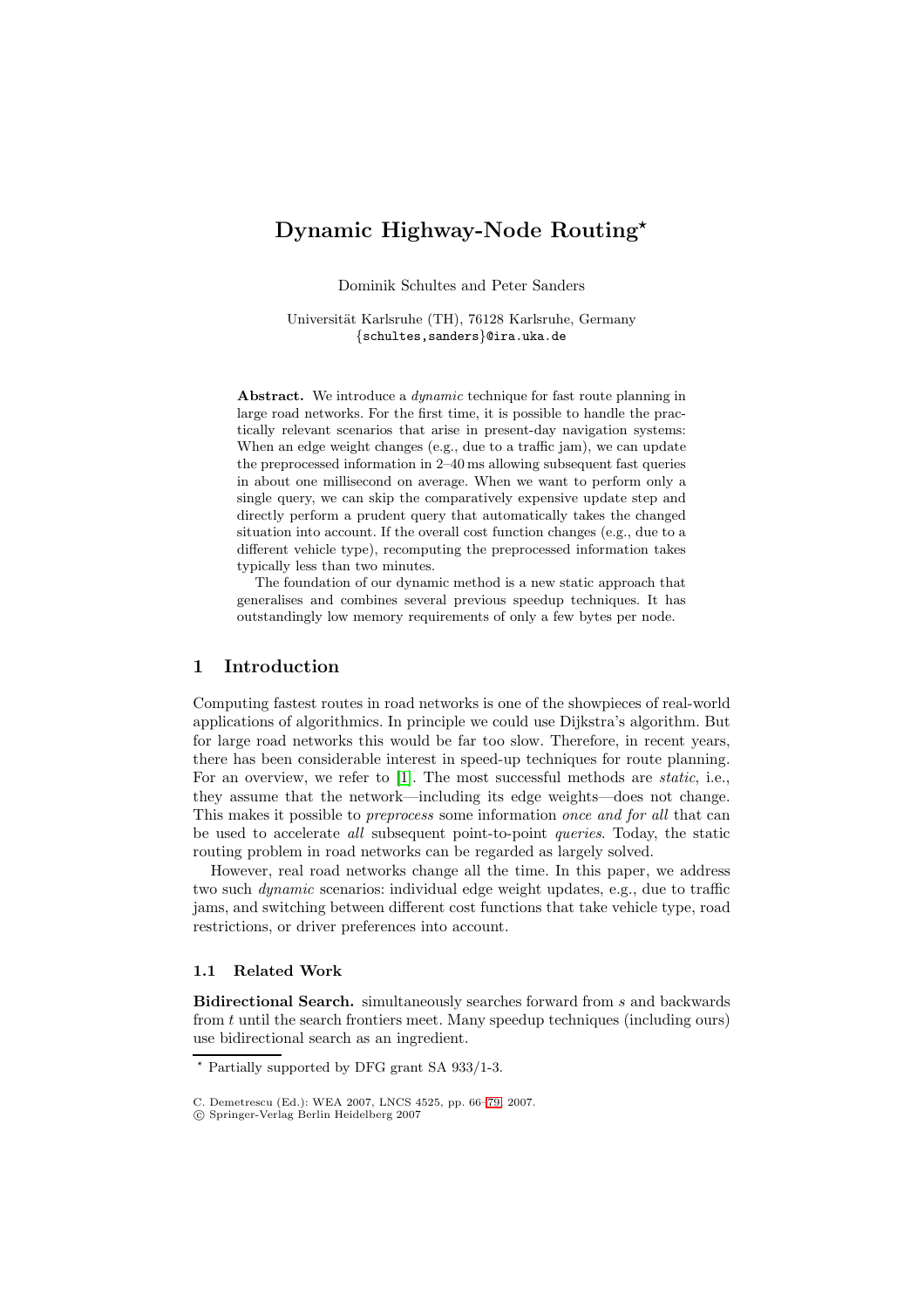**Separators.** Perhaps the most well known property of road networks is that they are almost planar, i.e., techniques developed for planar graphs will often also work for road networks.

Using  $O(n \log^2 n)$  space and preprocessing time, query time  $O(\sqrt{n} \log n)$  can be achieved [\[2](#page-12-2)[,3\]](#page-12-3) for directed planar graphs without negative cycles; edge weights can be updated in amortised  $O(n^{2/3} \log^{5/3} n)$  time per operation (provided that all edge weights are positive).

A previous practical approach is the separator-based multi-level method [\[4,](#page-13-0)[5,](#page-13-1)[6\]](#page-13-2). Out of several existing variants, we mainly refer to [\[5,](#page-13-1) basic variant]. For a graph  $G = (V, E)$  and a node set  $V' \subseteq V$ , a shortest-path overlay graph  $G' = (V', E')$ has the property that  $E'$  is a minimal set of edges such that each shortest-path distance  $d(u, v)$  in G' is equal to the shortest-path distance from u to v in G. In the separator based approach,  $V'$  is chosen in such a way that the subgraph induced by  $V \setminus V'$  consists of small components of similar size. The overlay graph can be constructed by performing a search in G from each separator node that stops when all neighbouring separator nodes have been found. In a bidirectional query algorithm, the components that contain the source and target nodes are searched considering all edges. From the border of these components, i.e., from the separator nodes, however, the search is continued considering only edges of the overlay graph. By recursing on  $G'$ , this basic idea is generalised to multiple levels.

Bauer [\[7\]](#page-13-3) observes that if the weight of an edge within some component C changes, we do not have to repeat the complete construction process of  $G'$ . It is sufficient to rerun the construction step only from some separator nodes at the boundary of C. No experimental evaluation is given. In a theoretical study on the dynamisation of shortest-path overlay graphs [\[8\]](#page-13-4), an algorithm is presented that requires  $O(|V'|(n+m)\log n)$  preprocessing time and  $O(|V'|(n+m))$  space, which seems impractical for large graphs.

**Highway Hierarchies.** Commercial systems use information on road categories to speed up search. 'Sufficiently far away' from source and target, only 'important' roads are used. This requires manual tuning of the data and a delicate tradeoff between computation speed and suboptimality of the computed routes. In previous papers [\[9](#page-13-5)[,10\]](#page-13-6) we introduced the idea to automatically compute highway hierarchies that yield optimal routes uncompromisingly quickly. The basic idea is to define a neighbourhood for each node to consist of its H closest neighbours. Now an edge  $(u, v)$  is a highway edge if there is some shortest path  $\langle s, \ldots, u, v, \ldots \rangle$  such that neither u is in the neighbourhood of t nor v is in the neighbourhood of s. This defines the first level of the highway hierarchy. After contracting the network to remove low degree nodes—obtaining its socalled core—, the same procedure (identifying the highway network at the next level followed by contraction) is applied recursively. We obtain a hierarchy. The query algorithm is bidirectional Dijkstra with restrictions on relaxing certain edges. Roughly, far away from source or target, only high level edges need to be considered.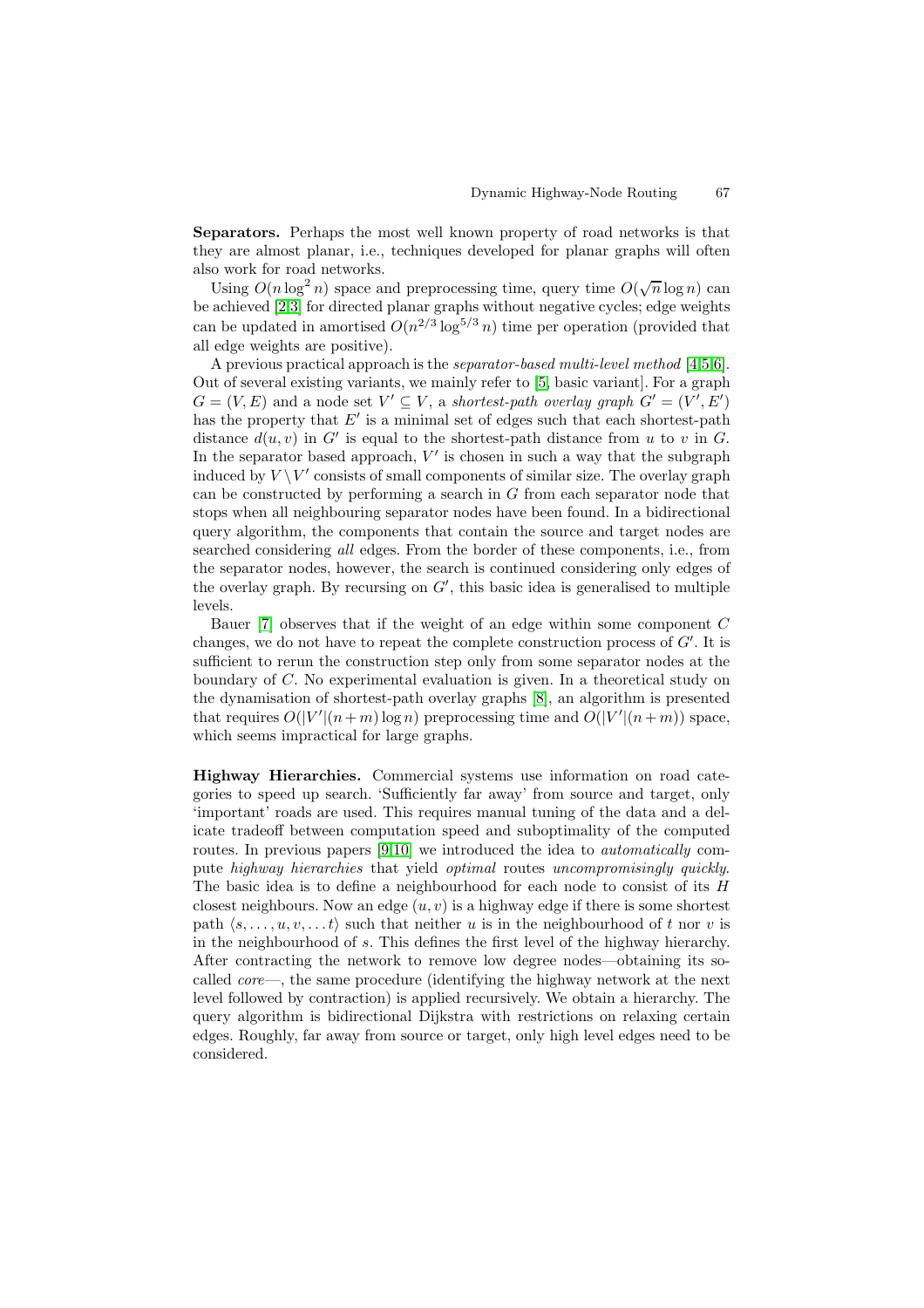**Reach-Based Routing** [\[11,](#page-13-7)[12\]](#page-13-8) is a speed-up technique that is similar to highway hierarchies. A dynamic version that handles a set of edge weight changes is presented in [\[7\]](#page-13-3). The basic idea is to rerun the construction step only from nodes within a certain area, which has to be identified first. So far, the concept of shortcuts [\[9,](#page-13-5)[12\]](#page-13-8), which is important to get competitive construction and query times, has not been integrated in the dynamic version. No experimental evaluation for the dynamic scenario is given in [\[7\]](#page-13-3).

**Transit Node Routing.** [\[13\]](#page-13-9) is based on the following observation: "When you drive to somewhere 'far away', you will leave your current location via one of only a few 'important' traffic junctions [transit nodes]". Distances from each node to all neighbouring transit nodes and between all transit nodes are precomputed so that a non-local shortest-path query can be reduced to a small number of table lookups. Currently, transit node routing provides the best query times on road networks, but so far no dynamic version is available.

**Goal Direction.** Another interesting property of road networks is that they allow effective goal directed search using  $A^*$  search [\[14\]](#page-13-10): lower bounds define a vertex potential that directs search towards the target. This approach was shown to be very effective if lower bounds are computed using precomputed shortestpath distances to a carefully selected set of about 20 **L**andmark nodes [\[15\]](#page-13-11) using the **T**riangle inequality (ALT). In [\[15\]](#page-13-11) it is also briefly mentioned that in case of an edge weight increase, the query algorithm stays correct even if the landmarks and the landmark distances are not updated. To cope with drastic changes or edge weight decreases, an update of the landmark distances is suggested. In [\[16\]](#page-13-12), these ideas are pursued leading to an extensive experimental study of landmarkbased routing in various dynamic scenarios. For a comparison to our approach, see Section [5.](#page-8-0)

#### **1.2 Overview and Main Contributions**

Our first main contribution is the generalisation of the separator-based multilevel method to highway-node routing where overlay graphs are defined using arbitrary node sets  $V' \subseteq V$  rather than separators. This requires new algorithms for preprocessing and queries since removing  $V'$  will in general not partition the graph into small components. Section [2](#page-3-0) lies the ground for these new algorithms by systematically investigating the graph theoretical problem of finding all nodes from  $V'$  that can be reached on a shortest path from a given node without passing another node from  $V'$ . In Section [3](#page-5-0) we apply the results to static highway-node routing. The main remaining difficulty is to choose the highway nodes. The idea is that important nodes used by many shortest paths will lead to overlay graphs that are more sparse than for the separator-based approach. This will result in faster queries and low space consumption. The intuition behind this idea is that the number of overlay graph edges needed between the separator nodes bordering a region grows quadratically with the number of border nodes (see also [\[6\]](#page-13-2)). In contrast, important nodes are uniformly distributed over the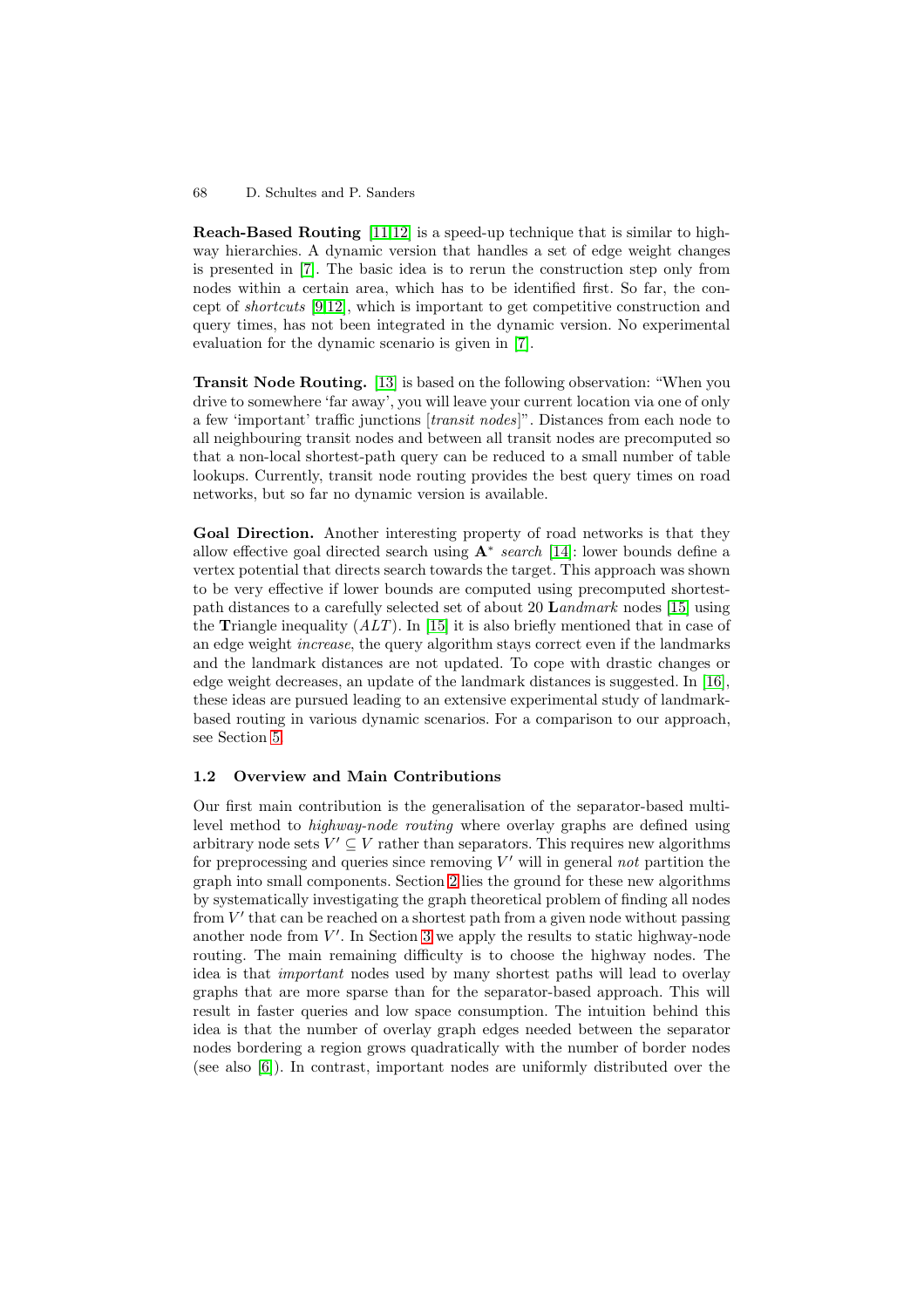network and connected to only a small number of nearby important nodes (see also [\[13\]](#page-13-9)). Indeed, our method is so far the most space-efficient preprocessing technique that allows query times several thousand times faster than Dijkstra's algorithm. A direct comparison to the separator-based variant is difficult since previous papers use comparatively small graphs<sup>[1](#page-3-1)</sup> and it is not clear how the original approach scales to very large graphs.

While there are many ways to choose important nodes, we capitalise on previous results and use highway hierarchies to define all required node sets. There is an analogy to transit node routing where we also used highway hierarchies to find important nodes.

On the first glance, our approach to highway-node routing looks like a roundabout way to achieve similar results as with the direct application of highway hierarchies. However, by factoring out all the complications of highway hierarchies into a pre-preprocessing step, we simplify data structures, the query algorithm, and, most importantly, dynamic variants. The idea is that in practice, a set of nodes important for one weight function will also contain most of the important nodes for another 'reasonable' weight function. The advantage is obvious when the cost function is redefined—all we have to do is to recompute the edge sets of the overlay graphs. Section [4](#page-6-0) discusses two variants of the scenario when a few edge weights change: In a server setting, the overlay graphs are updated so that afterwards the static query algorithm will again yield correct results. In a mobile setting, the data structure are not updated. Rather, the query algorithm searches at lower levels of the node hierarchy, (only) where the information at the higher levels might have been compromised by the changed edges.

Together with [\[16\]](#page-13-12), we are the first to present an approach that tackles such dynamic scenarios and to demonstrate its efficiency in an extensive experimental study using a real-world road network, which is summarised in Section [5.](#page-8-0)

### <span id="page-3-0"></span>**2 Covering Nodes**

**Dijkstra's Algorithm** can be used to solve the *single-source shortest-path* problem, i.e., to compute the shortest paths from a single source node s to all other nodes in a given graph. Starting with the source node s as root, Dijkstra's algorithm grows a *shortest-path tree T* that contains shortest paths from s to all other nodes. During this process, each node of the graph is either unreached, reached, or settled. A node that already belongs to the tree is settled. If a node u is settled, a shortest path  $P^*$  from s to u has been found and the distance  $d(s, u) = w(P^*)$  is known. A node that is adjacent to a settled node is *reached*. Note that a settled node is also reached. If a node  $u$  is reached, a path  $P$  from s to u, which might not be the shortest one, has been found and a tentative

<span id="page-3-1"></span><sup>&</sup>lt;sup>1</sup> For a subgraph of the European road network with about 100 000 nodes, [\[6\]](#page-13-2) gives a preprocessing time of "well over half an hour [plus] several minutes" and a query time 22 times faster than Dijkstra's algorithm. For a comparison, we take a subgraph around Karlsruhe of a very similar size, which we preprocess in seven seconds. Then, we obtain a speedup of 94.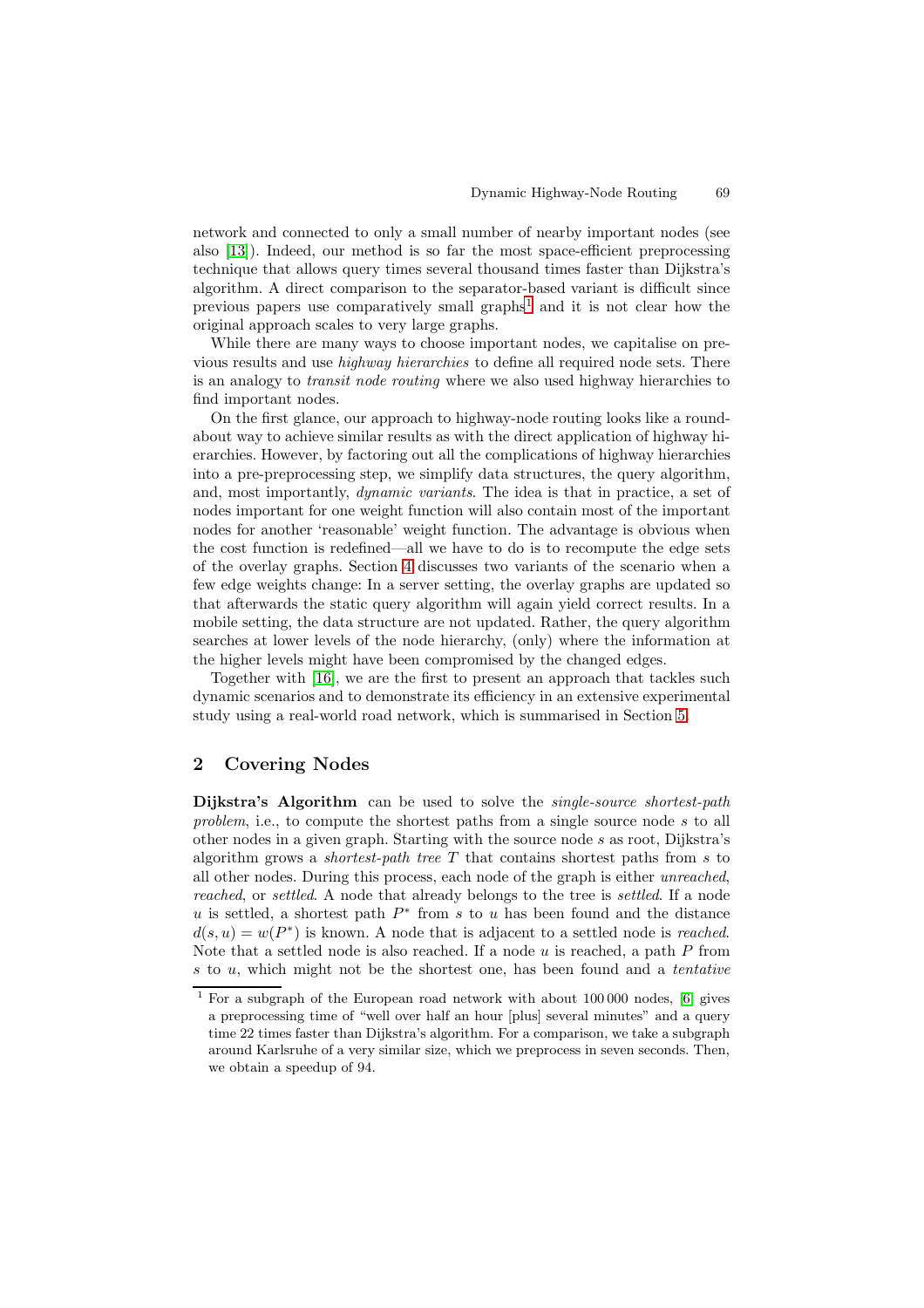distance  $\delta(u) = w(P)$  is known. Reached but not settled nodes are also called queued. Nodes that are not reached are unreached.

**Problem Definition.** During a Dijkstra search from s, we say that a settled node u is covered by a node set V' if there is at least one node  $v \in V'$  on the path from the root s to u. A queued node is covered if its tentative parent is covered. The current partial shortest-path tree  $T$  is *covered* if all currently queued nodes are covered. All nodes  $v \in V' \cap T$  that have no parent in T that is covered are *covering nodes*, forming the set  $C_G(V', s)$ .

The crucial subroutine of all algorithms in the subsequent sections takes a graph G, a node set  $V'$ , and a root s and determines all covering nodes  $\mathcal{C}_G(V', s)$ . We distinguish between four different ways of doing this.

**Conservative Approach.** The *conservative* variant (Fig. [1](#page-5-1)(a)) works in the obvious way: a search from s is stopped as soon as the current partial shortestpath tree  $T$  is covered. Then, it is straightforward to read off all covering nodes. However, if the partial shortest-path tree contains one path that is not covered for a long time, the tree can get very big even though all other branches might have been covered very early. In our application, this is a critical issue due to long-distance ferry connections.

**Aggressive Approach.** As an overreaction to the above observation, we might want to define an *aggressive* variant that does not continue the search from any covering node, i.e., some branches might be terminated early, while only the non-covered paths are followed further on. Unfortunately, this provokes two problems. First, we can no longer guarantee that T contains only shortest paths. As a consequence, we get a superset  $\mathcal{C}_G(V',s)$  of the covering nodes, which still can be used to obtain correct results. However, the performance will be impaired. In Section [3,](#page-5-0) we will explain how to reduce a given superset rather efficiently in order to obtain the exact covering node set. Second, the tree T can get even bigger since the search might continue around the covering nodes where we pruned the search.<sup>[2](#page-4-0)</sup> In our example (Fig. [1](#page-5-1)(b)), the search is pruned at u so that v is reached using a much longer path that leads around u. As a consequence, w is superfluously marked as a covering node.

**Stall-in-Advance Technique.** If we decide not to prune the search immediately, but to go on 'for a while' in order to stall other branches, we obtain a compromise between the conservative and the aggressive variant, which we call stall-in-advance. One heuristic we use prunes the search at node  $z$  when the path explored from s to z contains p nodes of  $V'$  for some tuning parameter p. Note that for  $p := 1$ , the stall-in-advance variant corresponds to the aggressive vari-ant. In our example (Fig. [1](#page-5-1)(c)), we use  $p := 2$ . Therefore, the search is pruned

<span id="page-4-0"></span><sup>&</sup>lt;sup>2</sup> Note that the query algorithm of the separator-based approach virtually uses the aggressive variant to compute covering nodes. This is reasonable since the search can never 'escape' the component where it started.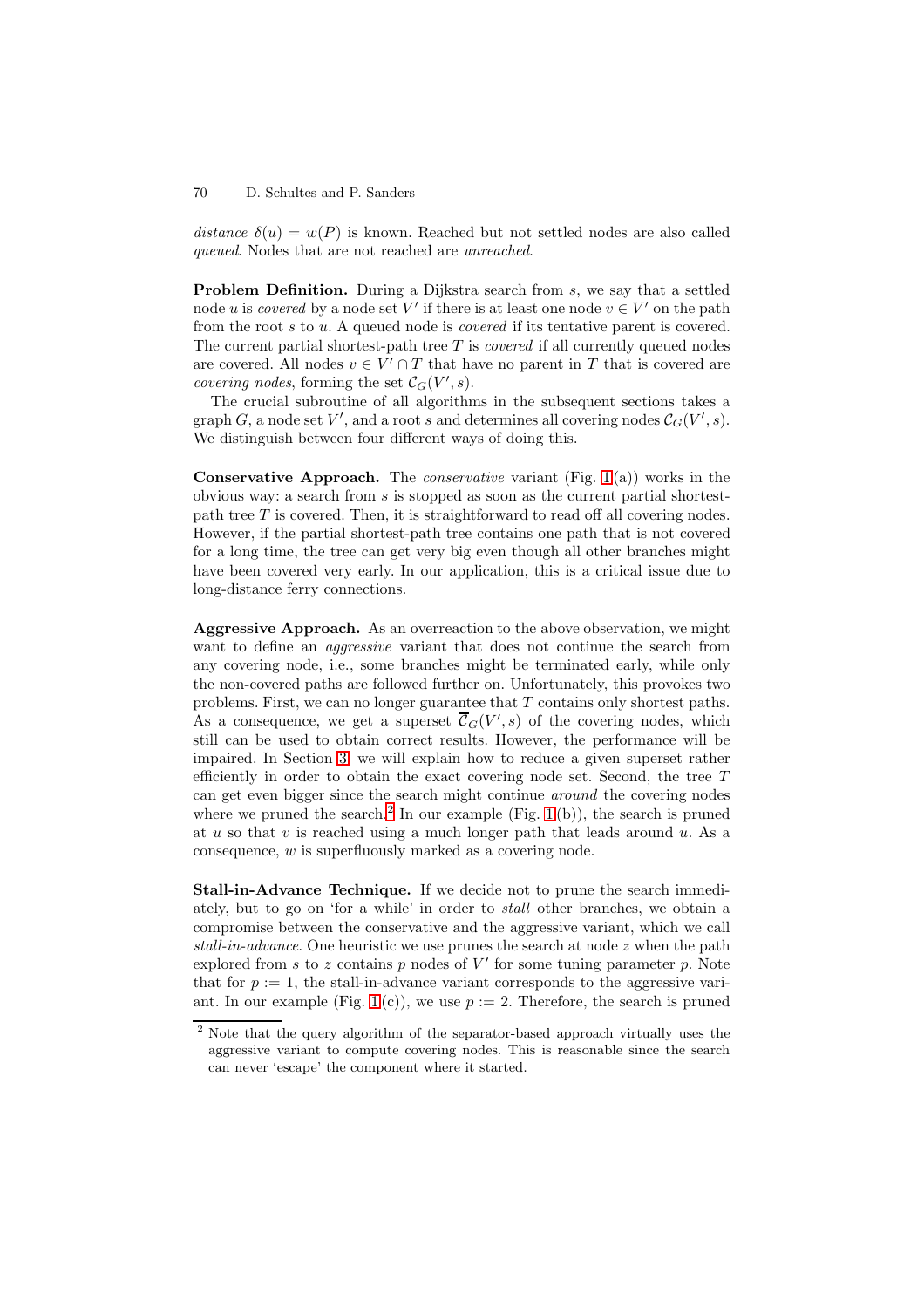

<span id="page-5-1"></span>**Fig. 1.** Simple example for the computation of covering nodes. We assume that all edges have weight 1 except for the edges  $(s, v)$  and  $(s, x)$ , which have weight 10. In each case, the search process is started from  $s$ . The set  $V'$  consists of all nodes that are represented by a square. Thick edges belong to the search tree T. Nodes that belong to the computed superset  $\overline{\mathcal{C}}_G(V',s)$  of the covering nodes are highlighted in grey. Note that the actual covering node set contains only one node, namely  $u$ .

not until w is settled. This stalls the edge  $(s, v)$  and, in contrast to (b), the node v is covered. Still, the search is pruned too early so that the edge  $(s, x)$  is used to settle x.

**Stall-on-Demand Technique.** In the stall-in-advance variant, relaxing an edge leaving a covered node is based on the 'hope' that this might stall another branch. However, our heuristic is not perfect, i.e., some edges are relaxed in vain, while other edges which would have been able to stall other branches, are not relaxed. Since we are not able to make the perfect decision in advance, we introduce a fourth variant, namely *stall-on-demand*. It is an extension of the aggressive variant, i.e., at first, edges leaving a covered node are not relaxed. However, if such a node  $u$  is reached later via another path, it is *woken up* and a breadth-first search (BFS) is performed from that node: an adjacent node  $v$  that has already been reached by the main search is inserted into the BFS queue if we can prove that the best path  $P$  found so far is suboptimal. This is certainly the case if the path from  $s$  via  $u$  to  $v$  is shorter than  $P$ . All nodes encountered during the BFS are marked as stalled. The main search is pruned at stalled nodes. Furthermore, stalled nodes are never marked as covering nodes. The stalling process cannot invalidate the correctness since only nodes are stalled that otherwise would contribute to suboptimal paths. In our example (Fig.  $1(d)$ ), the search is pruned at u. When v is settled, we assume that the edge  $(v, w)$  is relaxed first. Then, the edge  $(v, u)$  wakes the node u up. A stalling process (a BFS search) is started from  $u$ . The nodes  $v$  and  $w$  are marked as stalled. When  $w$  is settled, its outgoing edges are not relaxed. Similarly, the edge  $(x, w)$  wakes the stalled node w and another stalling process is performed.

# <span id="page-5-0"></span>**3 Static Highway-Node Routing**

**Multi-Level Overlay Graph.** For given highway-node sets  $V =: V_0 \supset V_1 \supset V_2$  $\ldots \supseteq V_L$ , we give a definition of the *multi-level overlay graph*  $\mathcal{G} = (G_0, G_1, \ldots, G_L)$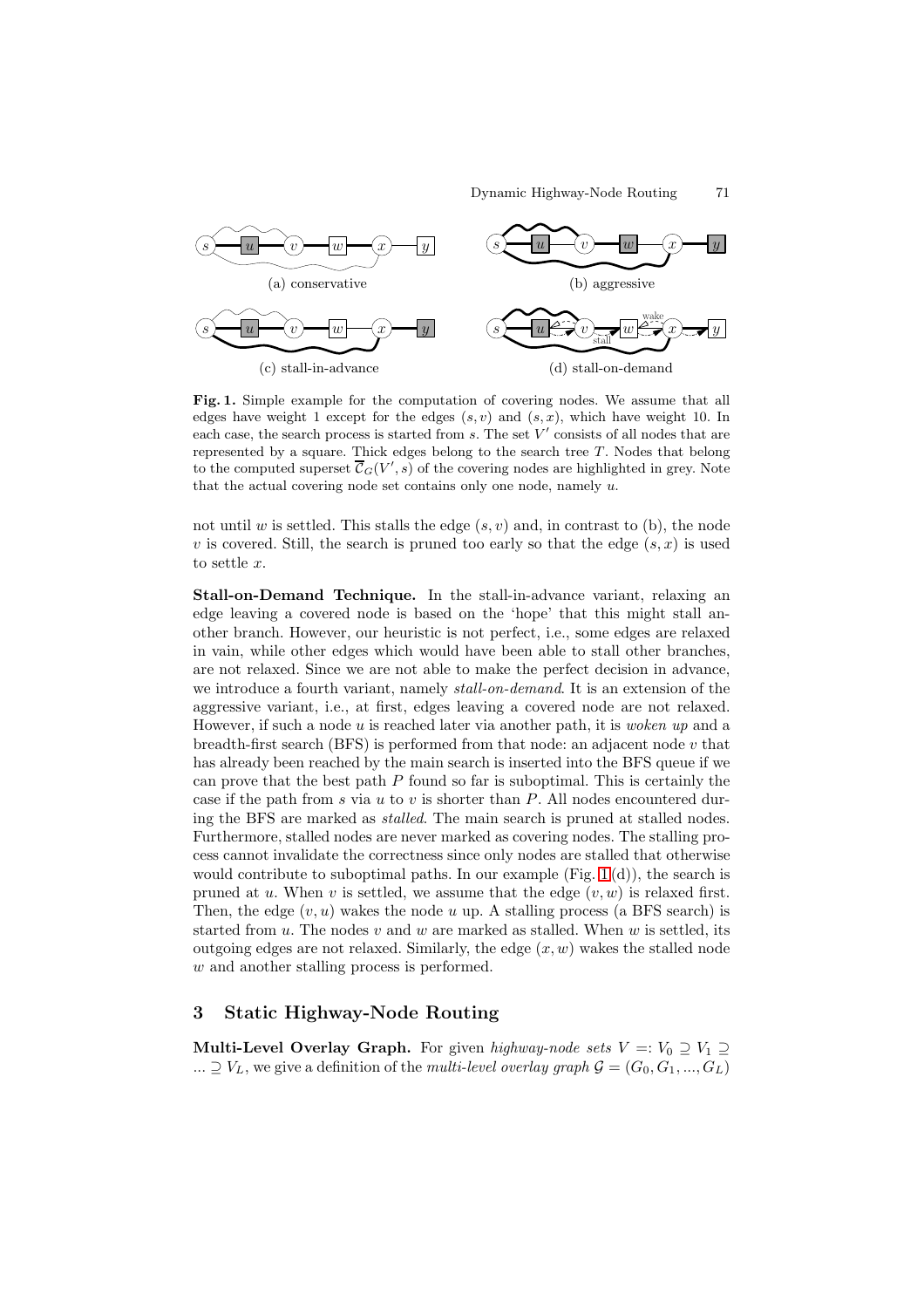that is almost equivalent to the definition in [\[5\]](#page-13-1):  $G_0 := G$  and for each  $\ell > 0$ , we have  $G_{\ell} := (V_{\ell}, E_{\ell})$  with  $E_{\ell} := \{(s, t) \in V_{\ell} \times V_{\ell} \mid \exists \text{ shortest path } P =$  $\langle s, u_1, u_2, \ldots, u_k, t \rangle$  in  $G_{\ell-1}$  s.t.  $\forall i : u_i \notin V_{\ell}$ .

**Node Selection.** We can choose any highway-node sets to get a correct procedure. However, this choice has a big impact on preprocessing and query performance. Roughly speaking, a node that lies on many shortest paths should belong to the node set of a high level. In a first implementation, we use the set of level- $\ell$  core nodes of the highway hierarchy of G as highway-node set  $V_{\ell}$ . In other words, we let the construction procedure of the highway hierarchies decide the importance of the nodes.

**Construction.** The multi-level overlay graph is constructed in a bottom-up fashion. In order to construct level  $\ell > 0$ , we determine for each node  $s \in V_{\ell}$ its covering node set  $\mathcal{C} := \mathcal{C}_{G_{\ell-1}}(V_{\ell} \setminus \{s\}, s)$ . For each  $u \in \mathcal{C}$ , we add an edge with weight  $d(s, u)$  to  $E_{\ell}$ . The stall-in-advance and the stall-on-demand variant introduced in Section [2](#page-3-0) are efficient algorithms for computing a *superset* of  $C$ , implying that they add some superfluous edges. Optionally, we can apply the following reduction step to eliminate those edges: for each node  $u \in V_{\ell}$ , we perform a search in  $G_{\ell}$  (instead of  $G_{\ell-1}$ ) until all adjacent nodes have been settled. For any node  $v$  that has been settled via a path that consists of more than one edge, we can remove the edge  $(u, v)$  since a (better) alternative that does not require this edge has been found.

**Query.** The query algorithm is a symmetric bidirectional procedure so that it suffices to describe the forward search, which works in a bottom-up fashion. For conciseness, we only describe the variant based on stall-on-demand. We perform a modified Dijkstra search from s in  $(V, E_0 \cup \cdots \cup E_L)$ . From a node whose highest level is i, only edges in  $E_i \cup \cdots \cup E_L$  are relaxed. When an edge in  $E_0 \cup \cdots \cup E_{i-1}$ reaches a node  $v$  in  $V_i$ ,  $v$  is 'woken up' and performs a BFS in the shortest path tree to stall nodes that are not on shortest paths.

Forward and backward search are interleaved. We keep track of a tentative shortest-path length resulting from nodes that have been settled in both search directions. We abort the forward (backward) search when all keys in the forward (backward) priority queue are greater than the tentative shortest-path length.

# <span id="page-6-0"></span>**4 Dynamic Highway-Node Routing**

When a small set of edges change their weight, we can distinguish between a server scenario and a mobile scenario: In the former, a server has to react to incoming events by updating its data structures so that any point-to-point query can be answered correctly; in the latter, a mobile device has to react to incoming events by (re)computing a single point-to-point query taking into account the new situation. In the server scenario, it pays to invest some time to perform the update operation since a lot of queries depend on it. In the mobile scenario, we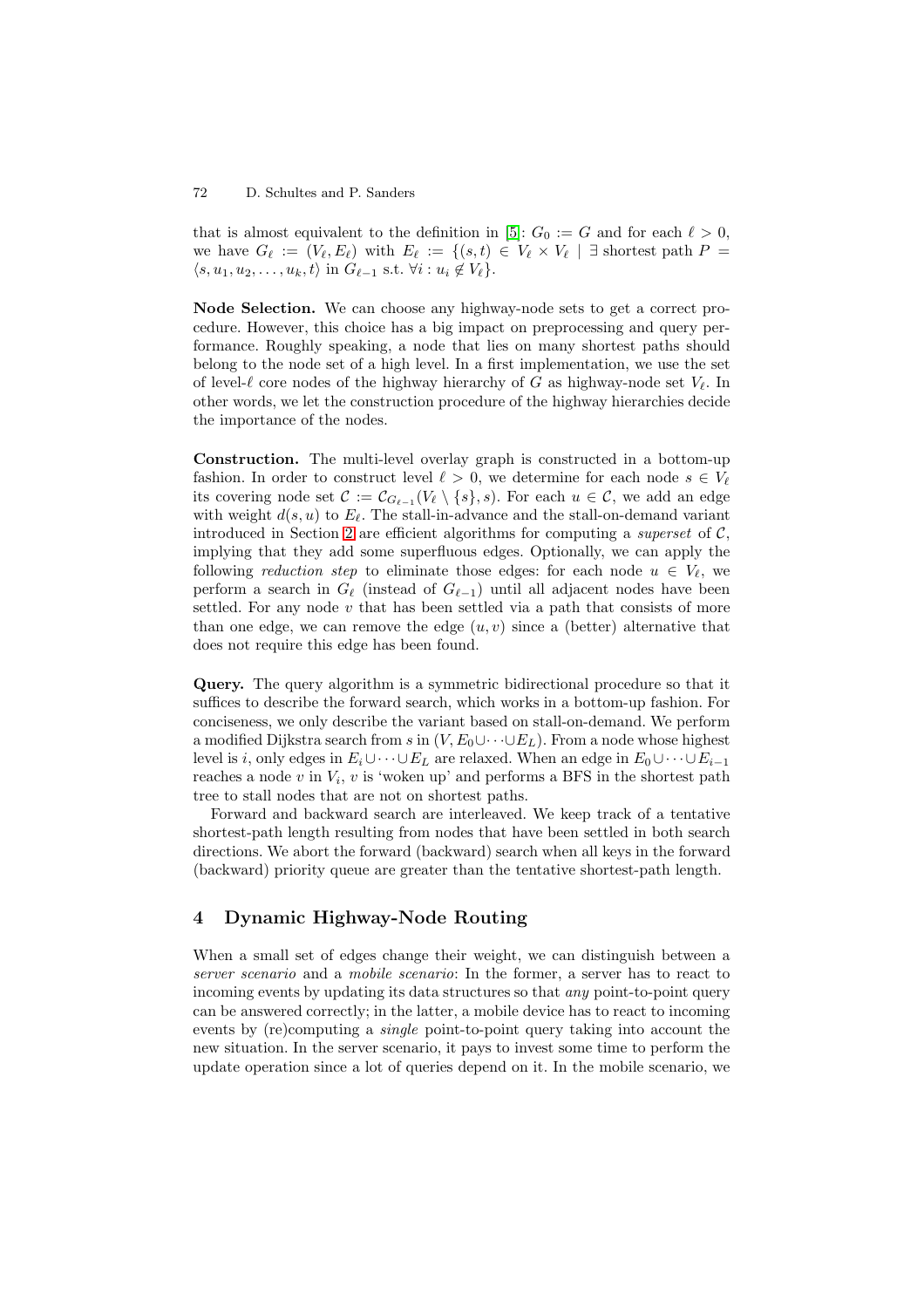do not want to waste time for updating parts of the graph that are irrelevant to the current query.

**Server Scenario.** Similar to an exchange of the cost function, when a single or a few edge weights change, we keep the highway-node sets and update only the overlay graphs. In this case, however, we do not have to repeat the complete construction from scratch, but it is sufficient to perform the construction step only from nodes that might be affected by the change. Certainly, a node  $v$  whose partial shortest-path tree of the initial construction did not contain any node u of a modified edge  $(u, x)$  is not affected: if we repeated the construction step from  $v$ , we would get exactly the same partial shortest-path tree and, consequently, the same result.

During the first construction (and all subsequent update operations), we manage sets  $A_u^{\ell}$  of nodes whose level- $\ell$  preprocessing might be affected when an outgoing edge of u changes: when a level- $\ell$  construction step from some node v is performed, for each node u in the partial shortest-path tree<sup>[3](#page-7-0)</sup>, we add v to  $A_u^{\ell}$ . Note that these sets can be stored explicitly (as we do it in our current implementation) or we could store a superset, e.g., by some kind of geometric container (a disk, for instance). Figure [2](#page-7-1) contains the pseudo-code of the update algorithm.

> **input:** set of edges  $E^m$  with modified weight; define set of modified nodes:  $V_0^m := \{u \mid (u, v) \in E^m\};$ **foreach** level  $\ell, 1 \leq \ell \leq L$ , **do**  $V_{\ell}^{m} := \emptyset; R_{\ell} := \bigcup_{u \in V_{\ell-1}^{m}} A_{u}^{\ell};$ **foreach** node  $v \in R_{\ell}$  **do** repeat construction step from v; if something changes, put v to  $V_{\ell}^{m}$ ;

**Fig. 2.** The update algorithm that deals with a set of edge weight changes

<span id="page-7-1"></span>**Mobile Scenario.** In the mobile scenario, we only determine the sets of potentially unreliable nodes by using a fast variant of the update algorithm (Fig. [2\)](#page-7-1), where from the last two lines only the "put v to  $V_{\ell}^{m}$ " is kept. (Note that in particular the construction step is *not* repeated.) Then, for each node  $u \in V$ , we define the *reliable level*  $r(u) := \min\{i - 1 \mid u \in R_i\}$  with  $\min \emptyset := \infty$ . In order to get correct results without updating the data structures, the query algorithm has to be modified. First, we do not relax any edge  $(u, v)$  that has been created

<span id="page-7-0"></span><sup>3</sup> When the stall-in-advance technique is used, some nodes are only added to the tree to potentially stall other branches. Upon completion of the construction step, we can identify nodes that have been added in vain, i.e., that were not able to stall other branches. Those nodes had no actual influence on the construction and, thus, can be ignored at this point.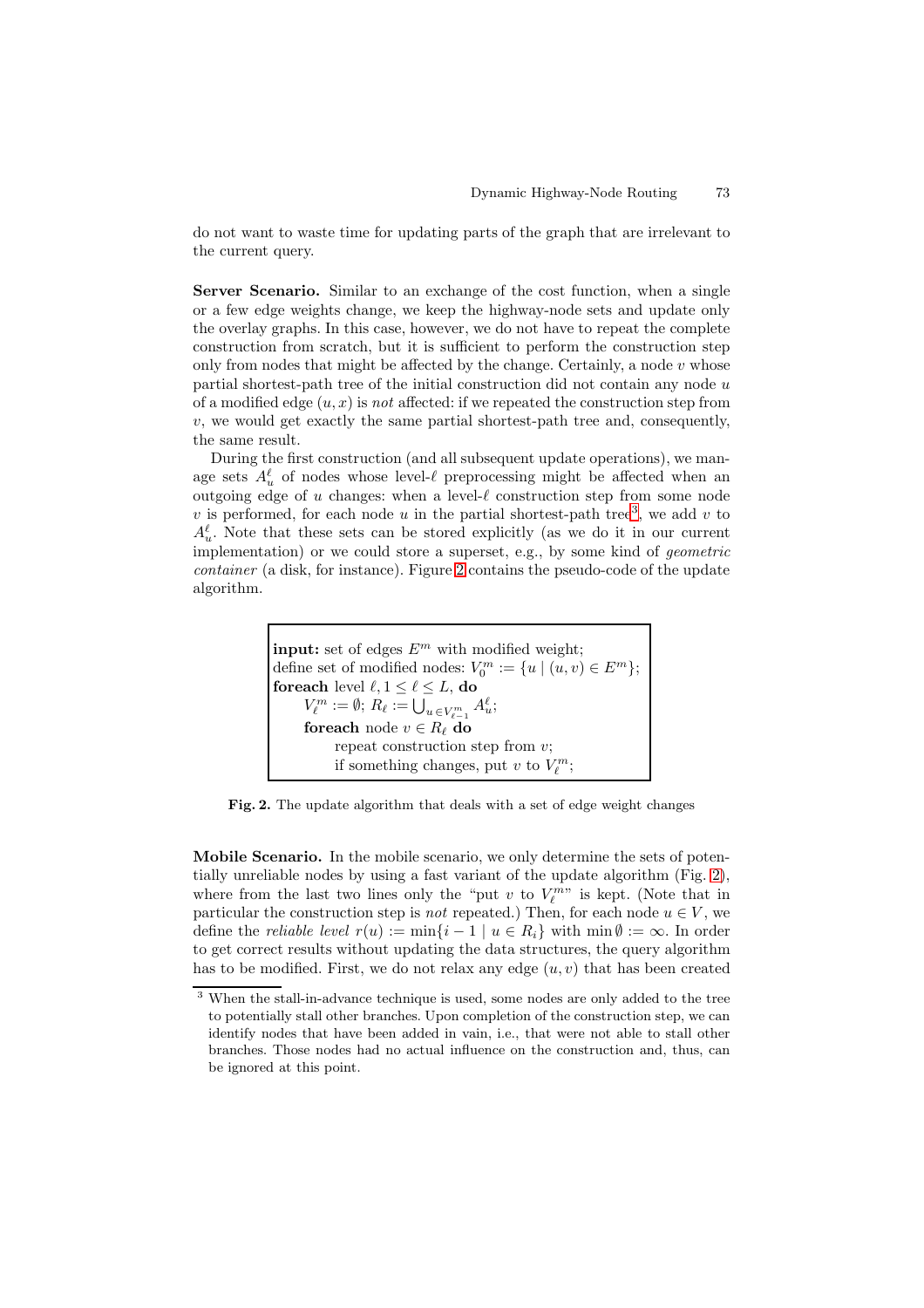during the construction of some level  $>r(u)$ . Second, if the search at some node u has already reached a level  $\ell > r(u)$ , then the search at this node is *downgraded* to level  $r(u)$ . In other words, if we arrive at some node from which we would have to repeat the construction step, we do not use potentially unreliable edges, but continue the search in a sufficiently low level to ensure that the correct path can be found.

Note that the update procedure, which is also used to determine the sets of potentially unreliable nodes, is performed in the forward direction. Its results cannot be directly applied to the backward direction of the query. It is simple to adjust the first modification to this situation (by considering  $r(v)$ ) instead of  $r(u)$  when dealing with an edge  $(u, v)$ ). Adjusting the second modification would be more difficult, but fortunately we can completely omit it for the backward direction. As a consequence, the search process becomes asymmetric. While the forward search is continued in lower levels whenever it is necessary, the backward search is never downgraded. If 'in doubt', the backward search stops and waits for the forward search to finish the job.

### <span id="page-8-0"></span>**5 Experiments**

**Environment and Instances.** The experiments were done on one core of a single AMD Opteron Processor 270 clocked at 2.0 GHz with 8 GB main memory and  $2 \times 1$  MB L2 cache, running SuSE Linux 10.0 (kernel 2.6.13). The program was compiled by the GNU  $C++$  compiler 4.0.2 using optimisation level 3.

We deal with the road network of Western Europe<sup>[4](#page-8-1)</sup>, which has been made available for scientific use by the company PTV AG. It consists of 18029721 nodes and 42199587 directed edges. The original graph contains for each edge a length and a road category. There are four major road categories (motorway, national road, regional road, urban street), which are divided into three subcategories each. In addition, there is one category for forest and gravel roads. We assign average speeds  $(130, 120, \ldots, 10 \text{ km/h})$  to the road categories, compute for each edge the average travel time, and use it as weight. We call this our *default* speed profile. Experiments which we did on a US and Canadian road network of roughly the same size (provided by PTV as well) show exactly the same relative behaviour as in [\[10\]](#page-13-6), namely that it is slightly more difficult to handle North America than Europe (e.g., 20% slower query times). Due to space constraints, we give detailed results only for Europe.

For now, we report the times needed to compute the shortest-path distance between two nodes without outputting the actual route. Note that we could also output full path descriptions using the techniques from [\[17\]](#page-13-13), expecting a similar performance as in [\[17\]](#page-13-13). The query times are averages based on  $10000$ randomly chosen  $(s, t)$ -pairs. In addition to providing average values, we use the methodology from [\[9\]](#page-13-5) in order to plot query times against the 'distance' of the target from the source, where in this context, the Dijkstra rank is used as a measure of distance: for a fixed source  $s$ , the Dijkstra rank of a node  $t$ 

<span id="page-8-1"></span> $\frac{4}{4}$  14 countries: at, be, ch, de, dk, es, fr, it, lu, nl, no, pt, se, uk.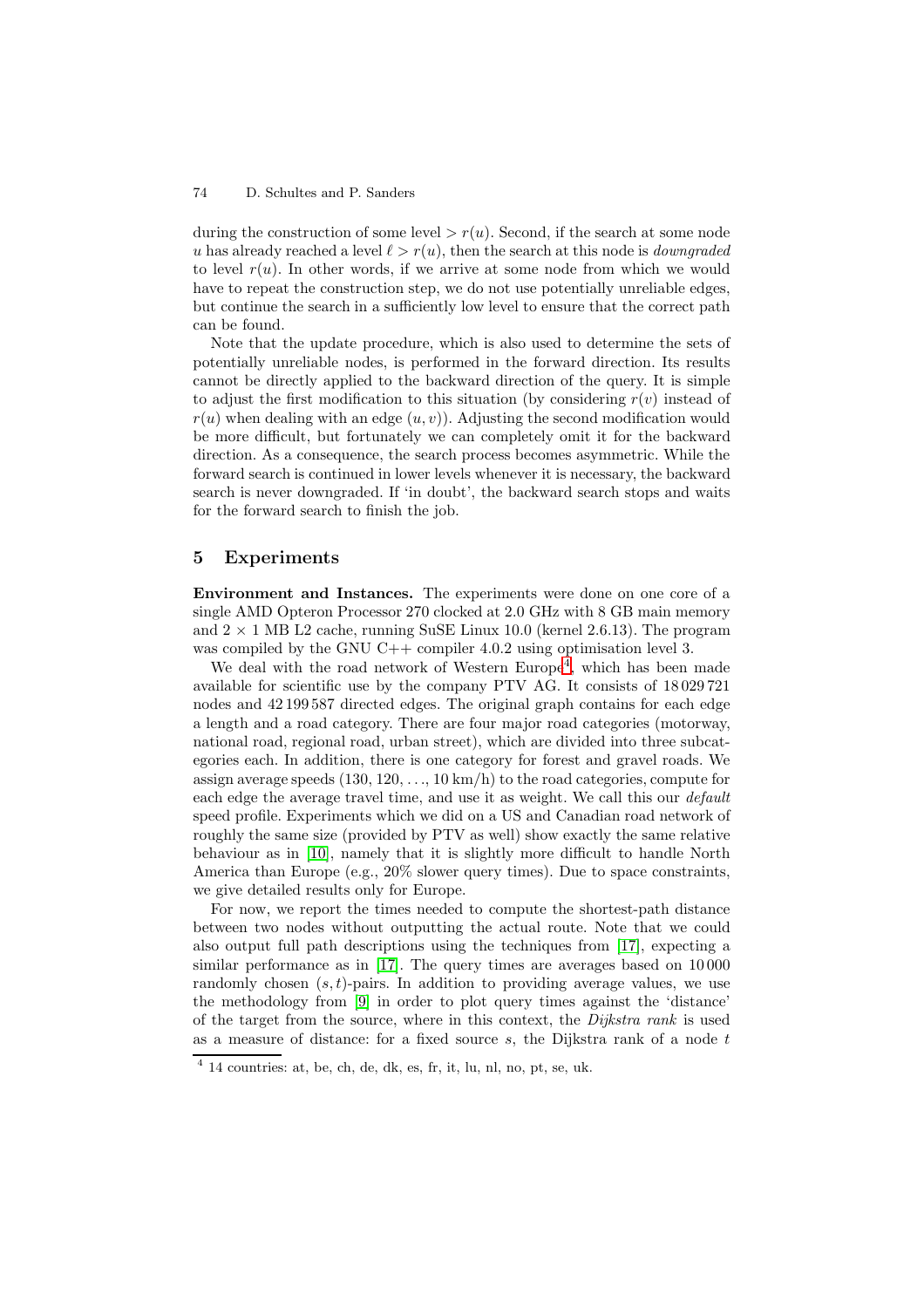

<span id="page-9-1"></span>**Fig. 3.** Query performance against Dijkstra rank for the default speed profile, with edge reduction. Each box represents the three quartiles [\[18,](#page-13-14) box-and-whisker plot].

is the rank w.r.t. the order which Dijkstra's algorithm settles the nodes in. Such plots are based on 1000 random source nodes. After performing a lot of preliminary experiments, we decided to apply the stall-in-advance technique to the construction and update process (with  $p := 1$  for the construction of level 1 and  $p := 5$  for all other levels) and the stall-on-demand technique to the query.

**Highway Hierarchy Construction.** In order to determine the highway node sets, we construct seven levels of the highway hierarchy using our default speed profile and neighbourhood size<sup>[5](#page-9-0)</sup>  $H = 70$ . This can be done in 16 minutes. For all further experiments, these highway-node sets are used.

**Static Scenario.** The first data column of Tab. [1](#page-10-0) contains the construction time of the multi-level overlay graph and the average query performance for the default speed profile. Figure [3](#page-9-1) shows the query performance against the Dijkstra rank. The disk space overhead of the static variant is 8 bytes per node to store the additional edges of the multi-level overlay graph and the level data associated with the nodes. Note that this overhead can be further reduced to as little as 2.0 bytes per node yielding query times of  $1.55 \text{ ms}$  (Tab. [4\)](#page-11-0). The total disk space<sup>[6](#page-9-2)</sup> of 32 bytes per node also includes the original edges and a mapping from original to internal node IDs (that is needed since the nodes are reordered by level).

**Changing the Cost Function.** In addition to our default speed profile, Tab. [1](#page-10-0) also gives the construction and query times for a few other selected speed profiles (which have been provided by the company PTV AG) using the same highwaynode sets. Note that for most road categories, our profile is slightly faster than

<span id="page-9-0"></span> $5$  For details on the highway hierarchy construction and the definition of *neighbourhood* size, we refer to [\[9](#page-13-5)[,10\]](#page-13-6).

<span id="page-9-2"></span> $6$  The main memory usage is somewhat higher. However, we cannot give exact numbers for the static variant since our implementation does not allow to switch off the dynamic data structures.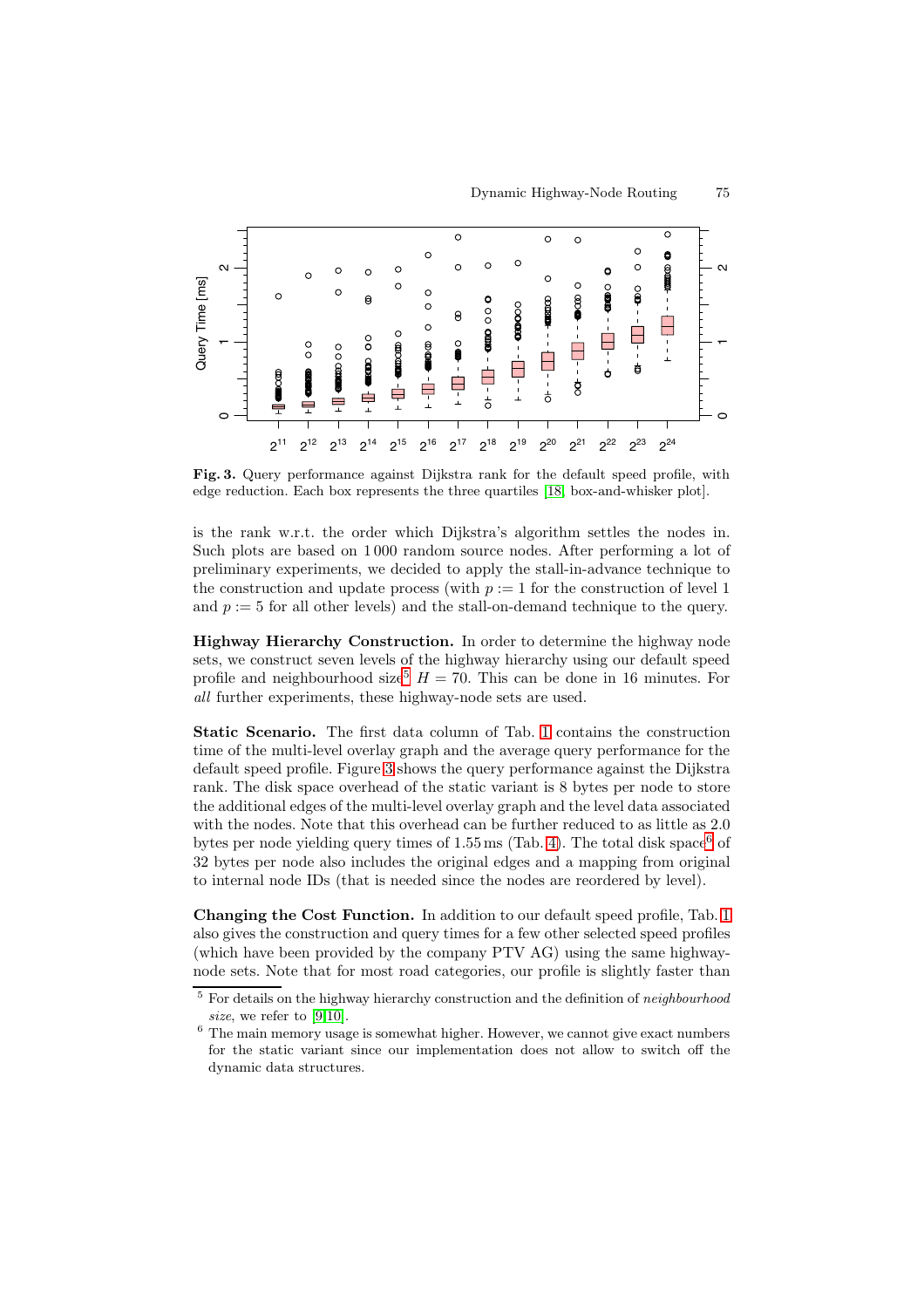<span id="page-10-0"></span>**Table 1.** Construction time of the overlay graphs and query performance for different speed profiles using the same highway-node sets. For the default speed profile, we also give results for the case that the edge reduction step (Section [3\)](#page-5-0) is applied.

| speed profile  |      |        |      |      | default (reduced) fast car slow car slow truck distance |         |
|----------------|------|--------|------|------|---------------------------------------------------------|---------|
| constr. [min]  | 1:40 | (3:04) | 1:41 | 1:39 | 1:36                                                    | 3:56    |
| query [ms]     | 1.17 | (1.12) | 1.20 | 1.28 | 1.50                                                    | 35.62   |
| #settled nodes | 1414 | (1382) | 1444 | 1507 | 1 667                                                   | 7 0 5 7 |

<span id="page-10-1"></span>**Table 2.** Update times per changed edge [ms] for different road types and different update types: add a traffic jam  $(+)$ , cancel a traffic jam  $(-)$ , block a road  $(\infty)$ , and multiply the weight by  $10 \times$ ). Due to space constraints, some columns are omitted.

|                                 | any road type |  |  | motorway |                                                                                                   |  | national regional urban  |  |  |                                           |  |  |  |  |
|---------------------------------|---------------|--|--|----------|---------------------------------------------------------------------------------------------------|--|--------------------------|--|--|-------------------------------------------|--|--|--|--|
| change set  $+ - \infty \times$ |               |  |  |          |                                                                                                   |  | $+\qquad -\qquad \infty$ |  |  | $\times$ + $\infty$ + $\infty$ + $\infty$ |  |  |  |  |
|                                 |               |  |  |          | $1 2.7 \t2.5 \t2.8 \t2.6 \t40.0 \t40.0 \t40.1 \t37.3 \t19.9 \t20.3 \t8.4 \t8.6 \t2.1 \t2.1$       |  |                          |  |  |                                           |  |  |  |  |
|                                 |               |  |  |          | $1000\begin{bmatrix} 2.4 & 2.3 & 2.4 & 2.4 \end{bmatrix}$ 8.4 8.1 8.3 8.1 7.1 7.1 5.3 5.3 2.0 2.0 |  |                          |  |  |                                           |  |  |  |  |

<span id="page-10-2"></span>**Table 3.** Query performance depending on the number of edge weight changes (select only motorways, multiply weight by 10). For  $\leq$  100 changes, 100 different edge sets are considered; for  $\geq 1000$  changes, we deal only with one set. For each set, 1000 queries are performed. We give the average percentage of queries whose shortest-path length is affected by the changes, the average number of settled nodes (also relative to zero changes), and the average query time, broken down into the init phase where the reliable levels are determined and the search phase.

|                                          |            | affected $#settled nodes$                        |                                   | query time [ms] |                   |     |  |  |
|------------------------------------------|------------|--------------------------------------------------|-----------------------------------|-----------------|-------------------|-----|--|--|
| change set   queries   absolute relative |            |                                                  |                                   |                 | init search total |     |  |  |
|                                          | $0.6\,\%$  | 2347                                             | (1.7)                             | 0.3             | 2.0               | 2.3 |  |  |
| 10 <sup>1</sup>                          |            | 6.3 % 8294 (5.9) 1.9 7.2                         |                                   |                 |                   | 9.1 |  |  |
| 100 <sup>1</sup>                         |            | $41.3\%$ $43.042$ $(30.4)$ $10.6$ $36.9$ $47.5$  |                                   |                 |                   |     |  |  |
| 1 0 0 0                                  | $82.6\,\%$ |                                                  | $200465$ (141.8) 62.0 181.9 243.9 |                 |                   |     |  |  |
|                                          |            | $10000$ 97.5 % 645 579 (456.6) 309.9 627.1 937.0 |                                   |                 |                   |     |  |  |

PTV's fast car profile. The last speed profile ('distance') virtually corresponds to a distance metric since for each road type the same constant speed is assumed. The performance in case of the three PTV travel time profiles is quite close to the performance for the default profile. Hence, we can switch between these profiles without recomputing the highway-node sets. The constant speed profile is a rather difficult case. Still, it would not completely fail, although the performance gets considerably worse. We assume that any other 'reasonable' cost function would rank somewhere between our default and the constant profile.

**Updating a Few Edge Weights (Server Scenario).** In the dynamic scenario, we need additional space to manage the affected node sets  $A_u^{\ell}$ . Furthermore, the edge reduction step is not yet supported in the dynamic case so that the total disk space usage increases to 56 bytes per node. In contrast to the static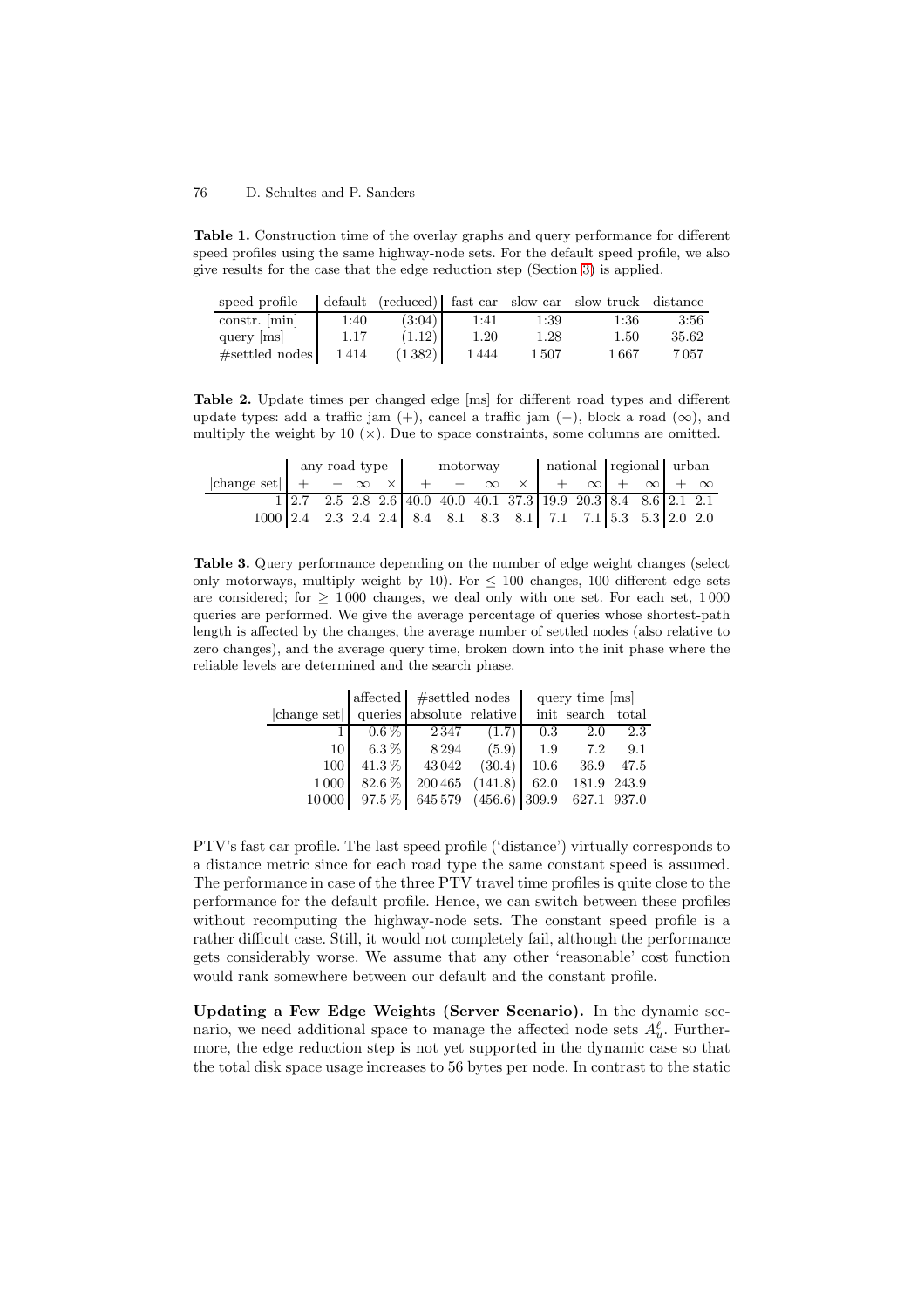<span id="page-11-0"></span>**Table 4.** Comparison between pure highway hierarchies [\[17\]](#page-13-13), three variants of highwaynode routing (HNR), and dynamic ALT-16 [\[16\]](#page-13-12). 'Space' denotes the average disk space overhead. We give execution times for both a complete recomputation using a similar cost function and an update of a single motorway edge multiplying its weight by 10. Furthermore, we give search space sizes after 10 and 1 000 edge weight changes (motorway,  $\times$ 10) for the mobile scenario. Time measurements in parentheses have been obtained on a similar, but not identical machine.

|              | preprocessing        |                |                      | static queries |        | updates                      | dynamic queries |                     |  |
|--------------|----------------------|----------------|----------------------|----------------|--------|------------------------------|-----------------|---------------------|--|
|              | time                 | space          | time                 | #settled       | compl. | single                       | #settled nodes  |                     |  |
| method       | $\lceil \min \rceil$ | B/nodel        | $\lfloor ms \rfloor$ | nodes          | minl   | $\left  \mathrm{ms} \right $ |                 | 10 chgs. 1000 chgs. |  |
| HH pure      | 17                   | 28             | $1.16\,$             | 1662           |        |                              |                 |                     |  |
| <b>StHNR</b> | 19                   | 8              | 1.12                 | 1382           | 3      |                              |                 |                     |  |
| StHNR mem    | 24                   | $\overline{2}$ | $1.55\,$             | 2453           | 8      |                              |                 |                     |  |
| DynHNR       | 18                   | 32             | 1.17                 | 1414           | 2      | 37                           | 8294            | 200465              |  |
| $DynALT-16$  | (85)                 | 128            | (53.6)               | 74441          | (6)    | (2036)                       | 75 501          | 255754              |  |

variant, the main memory usage is considerably higher than the disk space usage (around a factor of two) mainly because the dynamic data structures maintain vacancies that might be filled during future update operations.

We can expect different performances when updating very important roads (like motorways) or very unimportant ones (like urban streets, which are usually only relevant to very few connections). Therefore, for each of the four major road categories, we pick 1000 edges at random. In addition, we randomly pick 1000 edges irrespective of the road type. For each of these edge sets, we consider four types of updates: first, we add a traffic jam to each edge (by increasing the weight by 30 minutes); second, we cancel all traffic jams (by setting the original weights); third, we block all edges (by increasing the weights by 100 hours, which virtually corresponds to 'infinity' in our scenario); fourth, we multiply the weights by 10 in order to allow comparisons to [\[16\]](#page-13-12). For each of these cases, Tab. [2](#page-10-1) gives the average update time per changed edge. We distinguish between two change set sizes: dealing with only one change at a time and processing 1000 changes simultaneously.

As expected, the performance depends mainly on the selected edge and hardly on the type of update. The average execution times for a single update operation range between 40ms (for motorways) and 2 ms (for urban streets). Usually, an update of a motorway edge requires updates of most levels of the overlay graph, while the effects of an urban-street update are limited to the lowest levels. We get a better performance when several changes are processed at once: for example, 1000 random motorway segments can be updated in about 8 seconds. Note that such an update operation will be even more efficient when the involved edges belong to the same local area (instead of being randomly spread), which might be a common case in real-world applications.

**Updating a Few Edge Weights (Mobile Scenario).** Table [3](#page-10-2) shows for the most difficult case (updating motorways) that using our modified query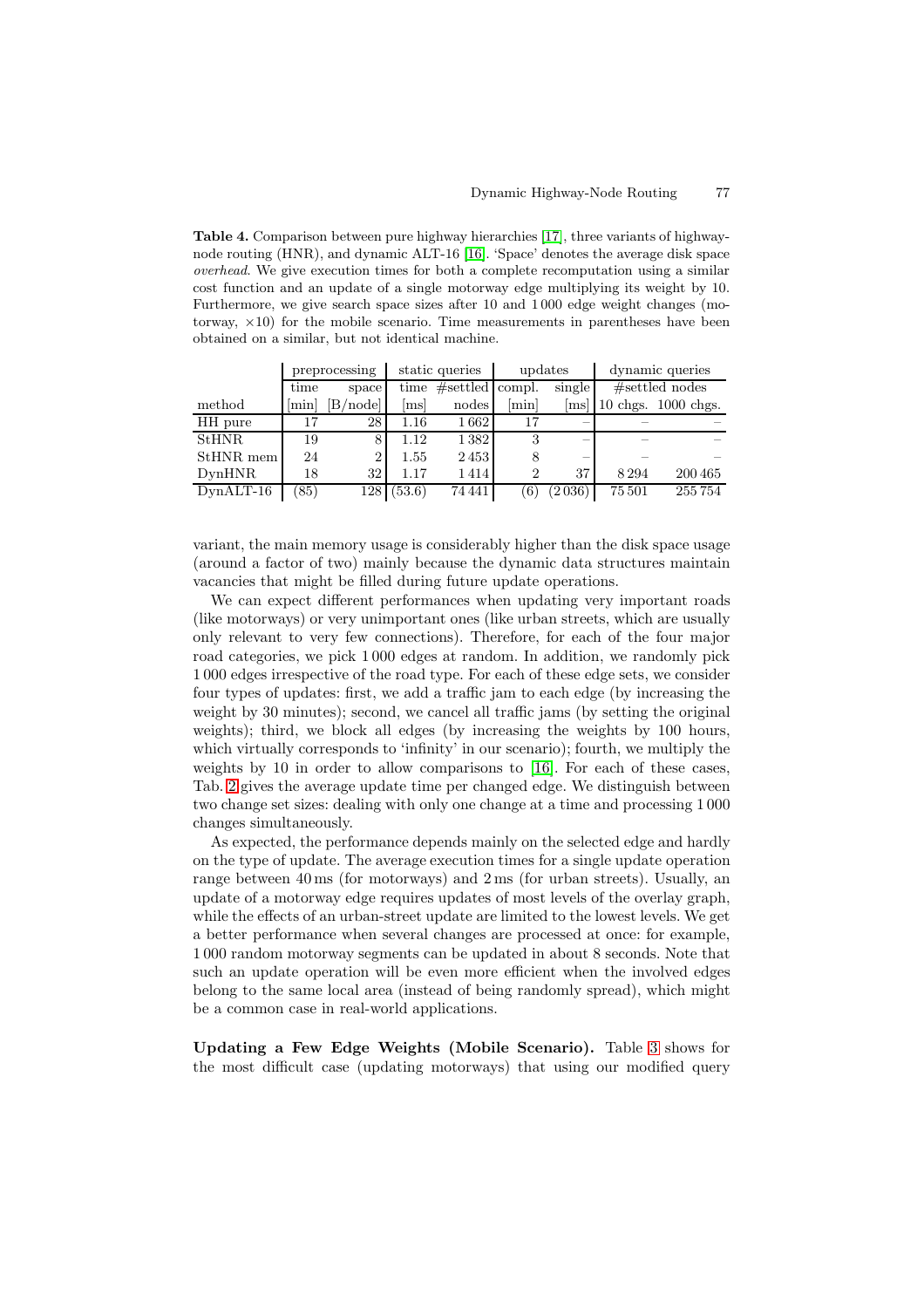algorithm we can omit the comparatively expensive update operation and still get acceptable execution times, at least if only a moderate amount of edge weight changes occur. Additional experiments have confirmed that, similar to the results in Tab. [2,](#page-10-1) the performance does not depend on the update type (add 30 minutes, multiply by  $10, \ldots$ ), but on the edge type (motorway, urban street,  $\ldots$ ) and, of course, on the number of updates.

**Comparisons.** Highway-node routing has similar preprocessing and query times as pure highway hierarchies [\[17,](#page-13-13) w/o distance table], but (in the static case) a significantly smaller memory overhead. Table [4](#page-11-0) gives detailed numbers, and it also contains a comparison to the dynamic ALT approach [\[16\]](#page-13-12) with 16 landmarks. We can conclude that as a stand-alone method, highway-node routing is (clearly) superior to dynamic ALT w.r.t. all studied aspects.[7](#page-12-4)

### **6 Conclusion**

Combining and considerably extending ideas of several previous static point-topoint route planning techniques yields a new static approach with extremely low space requirements, fast preprocessing, and very good query times. More important and innovative, however, is the fact that the approach can be extended to work in dynamic scenarios: we can efficiently react to events like traffic jams. Furthermore, we deal with the case that different cost functions are handled.

There is room to improve the performance both at the implementation and at the algorithmic level. In particular, better ways to select the highway-node sets might be found. The memory consumption of the dynamic variant can be considerably reduced by using a more space-efficient representation of the affected node sets. There is also room for additional functionality. For instance, we can adapt the algorithm from [\[19\]](#page-13-15) to work with the new approach in order to support many-to-many shortest-path computations for exchangeable cost functions. An extension to a time-dependent scenario—where the edge weights depend on the time of day according to some function known in advance—is an important open problem.

### <span id="page-12-1"></span><span id="page-12-0"></span>**References**

- 1. Sanders, P., Schultes, D.: Engineering fast route planning algorithms. In: 6th Workshop on Experimental Algorithms (2007)
- <span id="page-12-2"></span>2. Fakcharoenphol, J., Rao, S.: Planar graphs, negative weight edges, shortest paths, and near linear time. J. Comput. Syst. Sci. 72(5), 868–889 (2006)
- <span id="page-12-3"></span>3. Klein, P.: Multiple-source shortest paths in planar graphs. In: 16th ACM-SIAM Symposium on Discrete Algorithms, SIAM, pp. 146–155 (2005)

<span id="page-12-4"></span><sup>7</sup> Note that our comparison concentrates on only one variant of dynamic ALT: different landmark sets can yield different tradeoffs. Also, better results can be expected when a lot of very small changes are involved. Moreover, dynamic ALT can turn out to be very useful in combination with other dynamic speedup techniques yet to come.